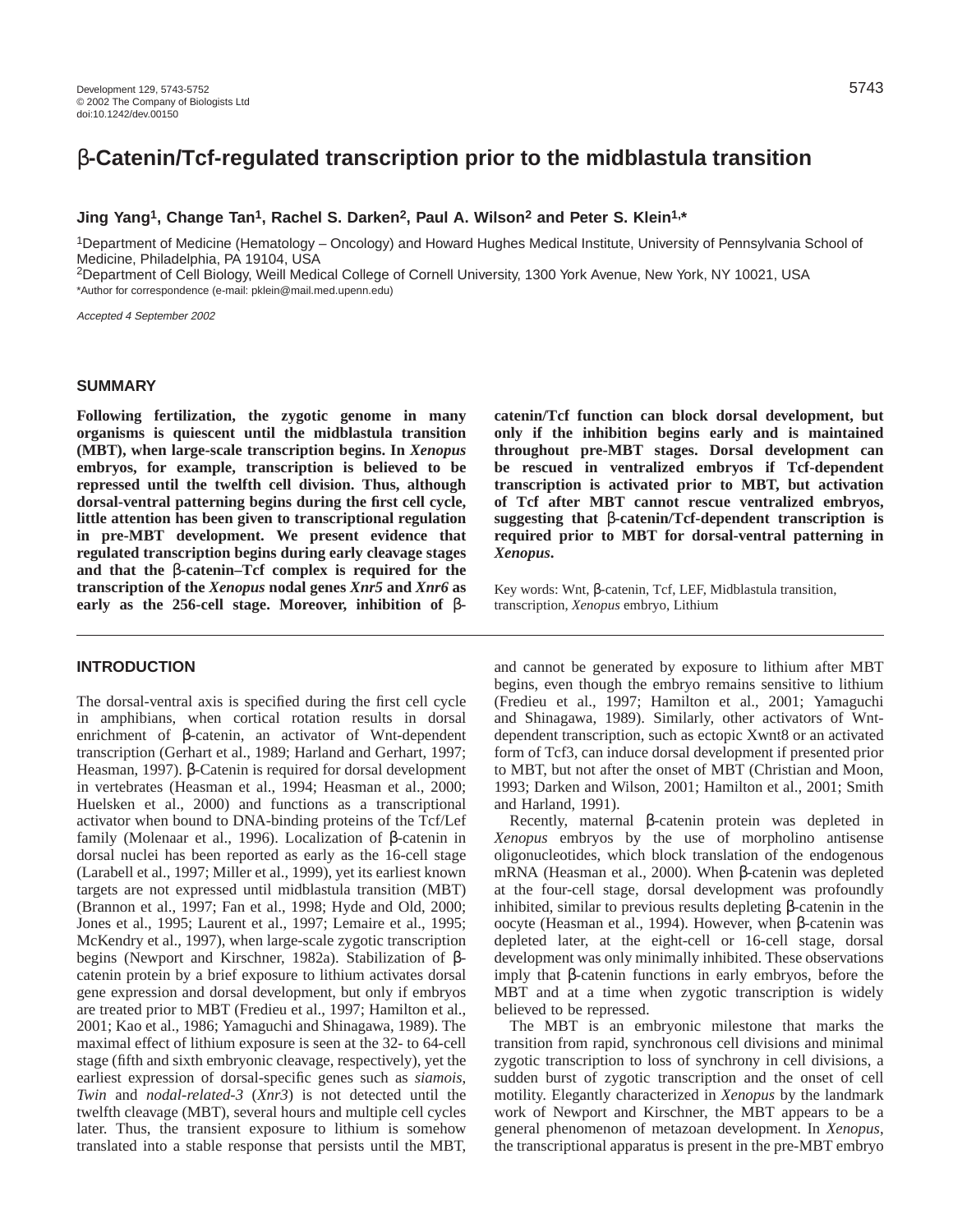### 5744 J. Yang and others

(Newport and Kirschner, 1982b; Prioleau et al., 1994), and thus, as shown by Newport and Kirschner, the lack of zygotic gene expression appears to be because of global repression of transcription through a still uncharacterized mechanism that may in part involve regulated methylation of DNA prior to MBT (Stancheva et al., 2002). Because of this, work on pre-MBT embryonic development has focused primarily on posttranscriptional control mechanisms. Low-level transcription has been detected before MBT in *Xenopus* and *Drosophila* (Edgar and Schubiger, 1986; Kimelman et al., 1987; Nakakura et al., 1987; Shiokawa et al., 1989; Yasuda and Schubiger, 1992), but the significance of this early transcription is not known. Nevertheless, regulated transcription of specific mRNAs has not been described in vertebrate embryos and, except for *Drosophila engrailed* (discussed below) (Karr et al., 1989), little attention has been given to zygotic transcription as a regulatory mechanism in the pre-MBT embryo.

Because previous work in *Xenopus* has shown that the Wnt/β-catenin pathway must be activated prior to MBT to initiate dorsal gene expression and β-catenin functions as a transcriptional activator when it associates with Tcf, we have investigated whether β-catenin and Tcf regulate transcription prior to the MBT. We demonstrate for the first time that regulated transcription occurs in pre-MBT *Xenopus* embryos and show that β-catenin and Tcf specifically regulate pre-MBT transcription of the nodal genes *Xnr5* and *Xnr6* in dorsal blastomeres. We also provide evidence that pre-MBT βcatenin/Tcf-dependent transcription regulates dorsal-ventral patterning and dorsal gene expression.

# **MATERIALS AND METHODS**

### **Embryo manipulations**

Embryos were maintained at 22-23°C (Sive et al., 2000); at this temperature cell divisions occurred every 24 minutes. Injection of mRNA was according to well-described protocols (Sive et al., 2000). Injected embryos were exposed to actinomycin D (ActD, 10 µg mL<sup>-1</sup>), or Dexamethasone (Dex, 10 µg mL<sup>-1</sup>) added to the culture medium at various stages as described in the text. Later stages (stage seven and later) were determined by external morphology, time (assuming constant rate of cell division before MBT), and by counting the number of blastomeres in the vegetal pole.

#### **Plasmid construction**

∆βTGR was generated by cloning dn-Xtcf3 (lacking the first 87 amino acids) into the vector CS2-hGRN, which encodes the ligand-binding domain of the human glucocorticoid receptor (residues 513-777) in pCS2. The resulting fusion encodes an *N*-terminal glucocorticoidbinding domain and a C-terminal dn-Xtcf3. The dn-Xtcf3 plasmid for this construct was provided by Alin Vonica (Vonica et al., 2000).

#### **In vivo labeling of RNA and oligo-dT chromatography**

For in vivo labeling of RNA, embryos were injected at the two-cell stage with 10 ηl of  $[^{32}P]$ UTP (10 μCi  $\mu$ l<sup>-1</sup>; 3000 Ci mmol<sup>-1</sup>) into each blastomere and cultured in medium with or without ActD (10 µg mL<sup>−</sup>1) at 22-23°C. Embryos were harvested at the 128-, 512- or 2048 cell stages (corresponding to the seventh, ninth or eleventh cell cycle, respectively). Total RNA was extracted according to standard procedures; polyA+ RNA was purified using an oligo-dT kit from Qiagen. Total RNA  $(5 \mu g)$  and polyA+ RNA were analyzed by 1.0% agarose gel electrophoresis. Gels were then fixed in 10% methanol/10% acetic acid, dried and exposed to a phosphorimager.

#### **RT-PCR and luciferase assay**

RNA extraction and RT-PCR methods were as described previously (Deardorff et al., 1998), using 30 cycles of PCR for detection of *Siamois, Xnr3, Xnr5 and Xnr6*. Primers used were as follows: *EF1-*<sup>α</sup> (F, CAGATTGGTGCTGGATATGC, R, ACTGCCTTGATGACTCC-TAG); *Siamois* (F, AACTTTCTCCAGAACC; R, GTCAGTGTGG-TGATTC); *Xnr3* (F, ATCCAACTAACTACATCG, R, TAGTGGG-ACAAGAAGTGC); *FGFR* (F, AGTGCATCCACAGAGACC; R, ACTCAGAGCAAGAATTCGG); *ODC* (F, AATGGATTTCAGA-GACCA; R, CCAAGGCTAAAGTTGCAG); *Xnr5* (F, TCACAA-TCCTTTCACTAGGGC; R, GGAACCTCTGAAAGGAAGGC); and *Xnr6* (F, TCCAGTATGATCCATCTGTTGC; R, TTCTCGTTCCTC-TTGTGCCTT).

For the luciferase assay, 50 pg of Lef-fos plasmid [a promoter–reporter construct containing seven Lef binding sites, a minimal promoter and the luciferase open reading frame (Hsu et al., 1998)] and 25 pg of pRL-SV40 (a Renilla luciferase control for injection) were injected with mRNAs as described in Results. Embryos were harvested at the indicated stages (five embryos/group). Luciferase assay was performed with a dual luciferase assay kit (Promega), according to the manufacturer's instructions. The results are normalized to renilla luciferase activity.

## **RESULTS**

### **XTcf functions in early cleavage stage embryos**

Depletion of β-catenin at the four-cell stage robustly blocks dorsal development, but depletion at the 16-cell stage is far less effective (Heasman et al., 2000). This observation indicates that either β-catenin protein functions in early embryos before being depleted at the 16-cell stage, or that a small fraction of β-catenin protein somehow becomes inaccessible to the axin-APC-mediated degradation pathway. We have therefore tested whether this stage-dependent effect on dorsal development would also be observed by interfering with another component of the Wnt/β-catenin signaling pathway. Because β-catenin functionally interacts with maternally expressed members of the Tcf family, we injected mRNA encoding a dominantnegative Xtcf3 (dn-Xtcf3), which lacks the β-catenin-binding domain but retains the DNA-binding domain and thus interferes with endogenous Xtcf binding to target promoters (Molenaar et al., 1996). dn-Xtcf3 mRNA was injected on the dorsal side of *Xenopus* embryos at the four, eight or 16-cell stage and embryos were scored at the tadpole stage. To score the ventralized phenotype, we subdivided embryos into three groups based on the dorsal-anterior index (DAI) (Kao and Elinson, 1988). Embryos of group I had the strongest ventralized phenotype, lacking all dorsal and anterior structures (DAI 0; Fig. 1A). Group II embryos had an intermediate ventralized phenotype, lacking head structures, but maintaining trunk and tail or tail alone (DAI 1 and 2; Fig. 1B). Group III embryos formed head structures in addition to dorsal tissues and included both normal and mildly ventralized embryos, with cyclopic or small eyes and slightly reduced heads (DAI 3-5; Fig. 1C). We expected that injection of dn-Xtcf3 into all four dorsal blastomeres of eight or 16-cell embryos should have effects similar to injecting the two dorsal blastomeres at the four-cell stage, which give rise to the dorsal blastomeres of 8 and 16-cell embryos. Surprisingly, injecting dorsal blastomeres at the 8- or 16-cell stage showed much milder effects than injection at the four-cell stage. The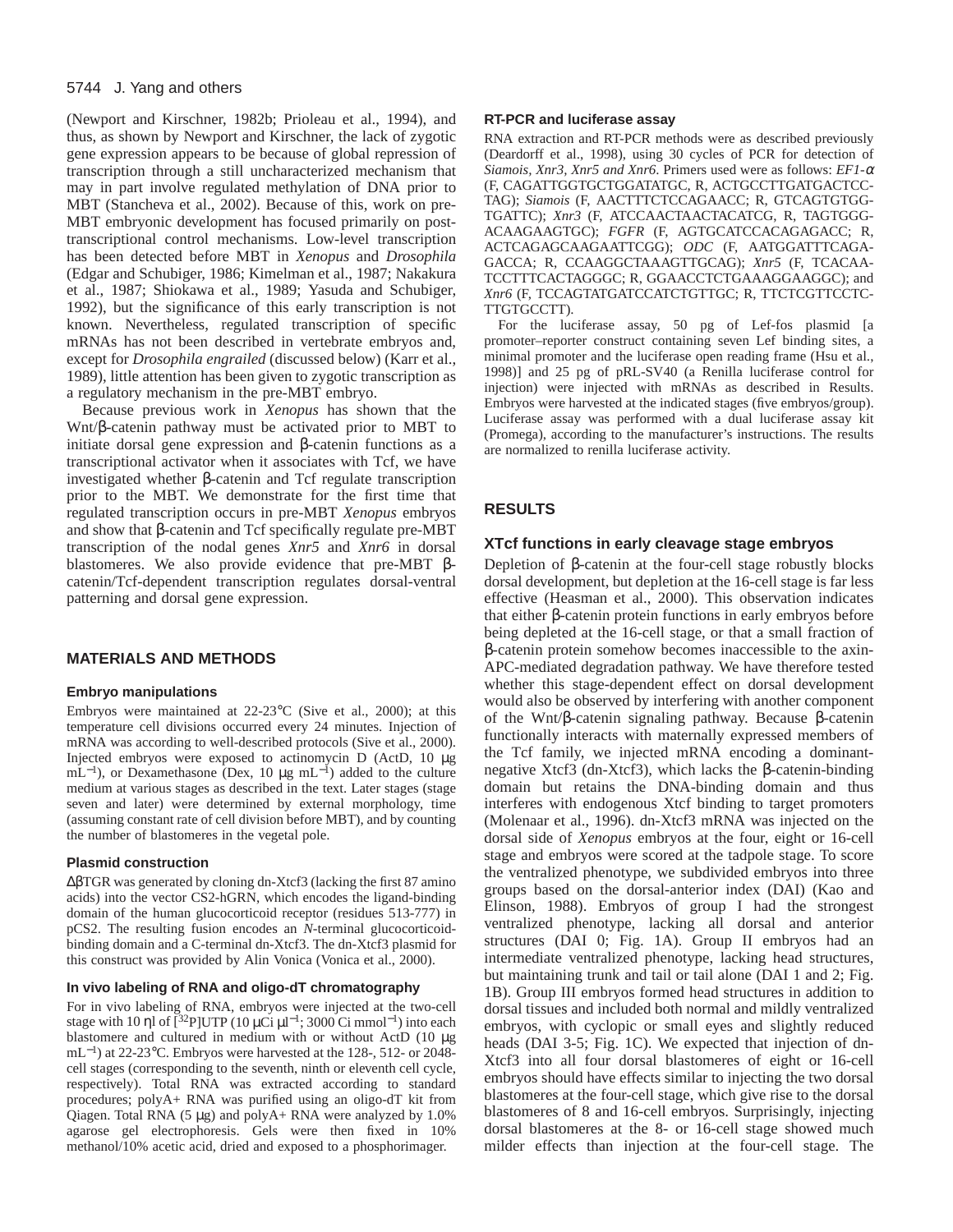## Pre-MBT transcription regulated by β-catenin 5745

A **Fig. 1.** Dominant-negative Xtcf3 (dn-Xtcf3) blocks endogenous dorsal axis in a stage-dependent manner. (A-C) Ventralized phenotypes caused by dn-Xcf3. В C



(A) Group I phenotype: embryos lack all dorsalanterior structures and fail to undergo convergent extension. (B) Group II phenotype: embryos lack head structures, but maintain trunk and tail or tail alone. (C) Group III phenotype: embryos develop dorsal and anterior structures and are either normal or have small eyes and slightly reduced heads. (D) Percentage of group I, II, III embryos caused by dn-Xtcf3 mRNA injection at the four-cell stage (4cs/d2; 500 pg for each dorsal blastomere), the eight-cell stage (8cs/d4; 250 pg for each dorsal blastomere), and 16-cell stage (16cs/d4; 250 pg for each dorsal-midline blastomere). (E) Luciferase assays for embryos injected dorsally with Lefluciferase reporter (Lef-fos) alone (Hsu et al., 1998) or with dn-Xtcf3 at the four- or the 16-cell stage. (F) Phenotypes in embryos [as in (D)] injected with ∆βTGR (500 pg into each dorsal blastomere at the four-cell stage). Injected embryos were cultured in normal medium (untreated) or in medium containing dexamethasone (dex) from various stages (four-cell to 128-cell) until the gastrula stage. This experiment was repeated three times (with >50 embryos per group) with similar results.

percentage of completely ventralized (group I) embryos caused by dn-Xtcf3 fell from 35% (four-cell stage injection, *n*=114) to 17% (eight-cell stage injection, *n*=98) and 8% (16-cell stage injection, *n*=50; Fig. 1D).

These observations suggest that dn-Xtcf3 must be present during early cleavages in order to block dorsal development. However, injection at different stages, even separated by one cell division, could result in different distribution of injected mRNA or different levels of dn-Xtcf3 protein in embryos. To test whether similar levels of functional dn-Xtcf3 protein are synthesized when RNA is injected at the four-cell or the 16 cell stage, we co-injected dn-Xtcf3 mRNA with a Tcf/LEF luciferase reporter (Hsu et al., 1998) and found that luciferase activity (measured after the onset of MBT) was reduced to a similar extent whether RNA was injected at the four-cell or 16 cell stage (Fig. 1E). Thus, the failure to ventralize when dn-Xtcf3 was injected at the 16-cell stage is not because of reduced dn-Xtcf3 activity at MBT (Fig. 1E). Furthermore, to avoid injecting embryos at different stages, we used dn-Xtcf3 fused to the glucocorticoid receptor (∆βTGR), which can be activated by addition of dex. RNA encoding ∆βTGR was injected into both dorsal blastomeres at the four-cell stage. Dex was then added at various stages and removed at the gastrula stage. Under these conditions, all embryos are injected in the same way, distribution of mRNA should be similar among all

samples, translation of mRNA begins at the same time for all samples, and inhibition of endogenous Tcf activity depends only on the time that dex is added.

The percentage of ventralized embryos was highest when dex was added early and decreased when dex was added later (Fig. 1F). Thus, 36% of ∆βTGR-expressing embryos were completely ventralized when dex was added at the four-cell stage, whereas 32% had trunk and tail or tail only (group II phenotype), and 32% showed the group III phenotype. However, when dex was added at the 128-cell stage, none of the embryos were completely ventralized, and only 11% showed group II phenotype, whereas 89% showed complete dorsal development with either normal or slightly reduced heads (Fig. 1F). In the absence of dex, ∆βTGR-injected embryos showed a mildly ventralized phenotype, indicating that ∆βTGR has slightly leaky activity. Dex had no visible effect on uninjected embryos (not shown).

Because Tcf family members are well-characterized DNAbinding proteins that, upon interaction with β-catenin, activate transcription of specific target genes, one interpretation of these observations is that β-catenin/Tcf activates transcription during pre-MBT development. Thus dn-Xtcf3 injected at the 16-cell stage does not block dorsal development because sufficient βcatenin/Tcf-dependent transcripts accumulate before dn-Xtcf3 is introduced (see Fig. 6A). An alternative hypothesis is that the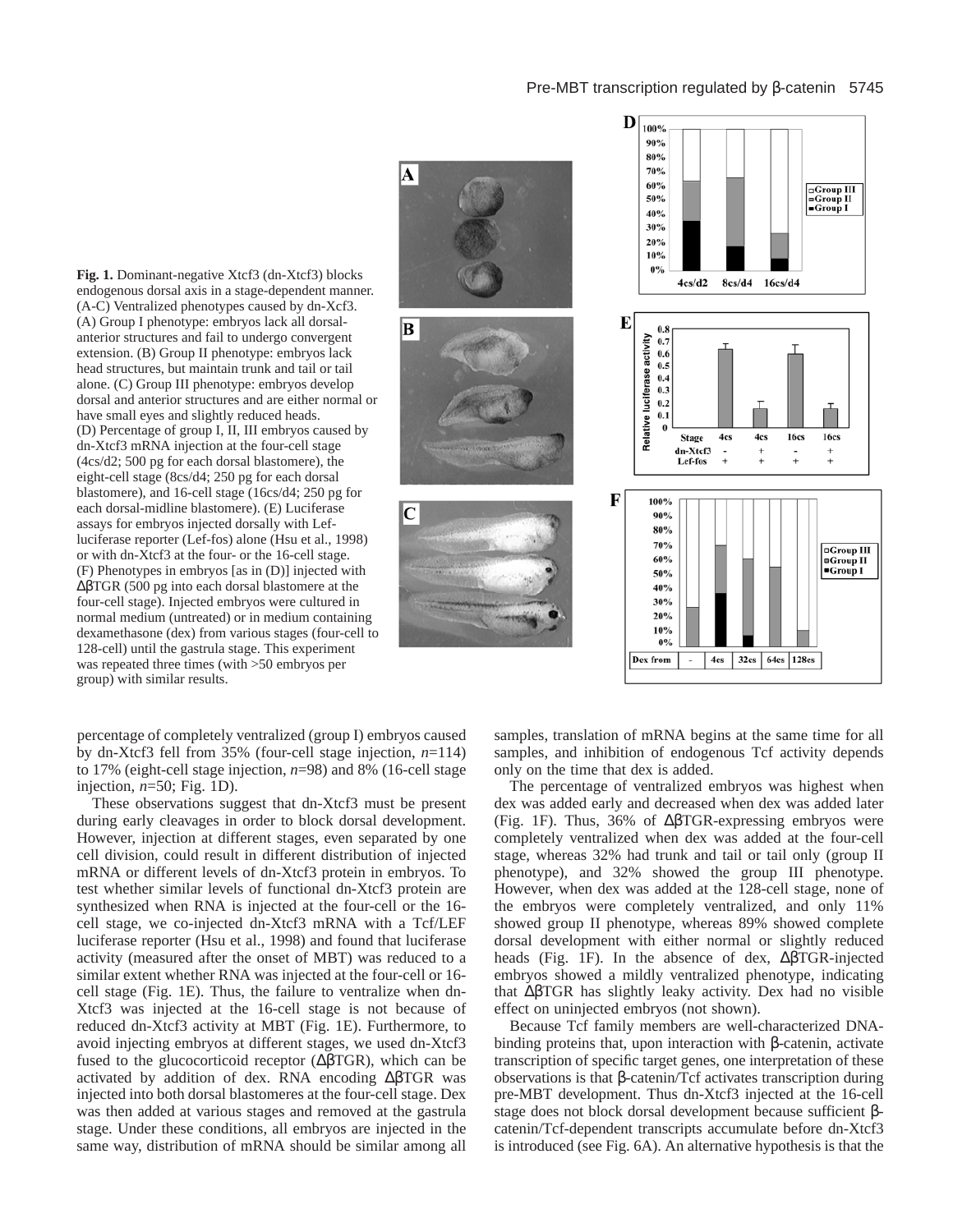### 5746 J. Yang and others

β-catenin–Tcf complex is assembled or modified during early cleavage stages to become impervious to dn-Xtcf3, but does not activate transcription until the MBT. Because dn-Xtf3 does not bind β-catenin, and functions by competing for Tcf/LEFbinding sites in target promoters, this explanation would imply a complex involving Tcf and its DNA target sites (for details, see Tutter et al., 2001). The critical distinguishing feature of these two hypotheses is the time at which β-catenin/Tcfdependent transcription begins. Thus, if β-catenin/Tcf transcription begins in the pre-MBT embryo, the effect of dn-Xtcf3 in cleavage-stage embryos should be sensitive to inhibition of transcription during this early time; furthermore, transcription of β-catenin/Tcf-dependent target genes prior to MBT should be observed directly and the transcriptional activity of endogenous Tcf should be required during pre-MBT stages for dorsal development. Each of these predictions was tested and the results support a role for pre-MBT β-catenin/Tcfregulated transcription in dorsal development.

## **Tcf function in pre-MBT embryos is sensitive to a general inhibitor of transcription**

To address more directly whether transcription occurs in early cleavage stages, we treated embryos at the two-cell stage with Actinomycin D (ActD), an inhibitor of transcription that is membrane-permeable and reversible in *Xenopus* embryos; ActD was removed at the eight- or 16-cell stage and then dn-Xtcf3 mRNA was injected. If β-catenin/Tcf-dependent transcription occurs in early cleavage stages (two-cell to eightor 16-cell stage), this will be blocked by transient global inhibition of transcription during this period. Injection of dn-Xtcf3 at the eight- or 16-cell stage should then effectively inhibit dorsal development.

Indeed, ActD treatment strongly enhanced the ventralized phenotype caused by dn-Xtcf3 RNA injection at the eight- or 16-cell stage, with 60% (*n*=20 and 21, respectively) of embryos falling into group I, compared with 9% for embryos not treated with ActD ( $n=21$  and 22, respectively; Fig. 2A). ActD alone from the two- to the 16-cell stage had little, if any, effect on embryonic development (Fig. 2A). These results were confirmed by treating ∆βTGR-injected embryos with ActD. Similar to results in Fig. 1F, only weak ventralization was observed when dex was added at the 32-cell stage; no embryos developed the group I phenotype (*n*=21), compared with 35% when dex was added at the four-cell stage for this set of embryos (*n*=23). However, if transcription was blocked by ActD from the four-cell to the 32-cell stage, and then dex was added, these embryos were strongly ventralized, with 28% of embryos in group I, 50% in group II and only 22% in group III (*n*=18; Fig. 2B). RNA-injected embryos treated with ActD, but not dex, from the four-cell to 32-cell stage did not show the group I phenotype (*n*=25; Fig. 2B). As previously reported, a morpholino antisense oligonucleotide against β-catenin caused strong ventralization when injected at the four-cell stage, but not at the eight-cell stage (Heasman et al., 2000); we found that treatment with ActD from the two-cell to the eight-cell stage enhanced ventralization caused by injection of this antisense oligonucleotide at the eight-cell stage (data not shown).

## **Transcription of heterogeneous polyadenylated RNAs in intact embryos prior to MBT**

Although it is generally believed that minimal transcription





**Fig. 2.** Inhibition of transcription in early embryos extends sensitivity to dn-Xtcf3. (A) Embryos were exposed to actinomycin D (ActD) from the two-cell stage to either the eight-cell or 16-cell stage, and dn-Xtcf3 RNA was then injected into all four dorsal blastomeres, and phenotype was scored as in Fig. 1. (B) ∆βTGR RNA was injected into two dorsal blastomeres at the four-cell stage. Dexamethasone (dex) was then added to embryo culture medium at the four-cell or 32-cell stage. Where indicated, embryos were cultured in ActD containing medium from the four-cell stage to the 32-cell stage and then transferred to dex-containing medium until stage ten. Phenotypes were scored at tailbud stage.

occurs prior to MBT, detection of high molecular weight RNA synthesized prior to MBT in dissociated or cleavage-arrested embryos has been reported (Kimelman et al., 1987; Nakakura et al., 1987; Shiokawa et al., 1989). However, this RNA had not been shown to be polyadenylated, a feature of most mRNAs, and had not been described in intact embryos. To confirm that polyadenylated RNA is transcribed prior to MBT in intact embryos, [32P]UTP was injected into each blastomere of two-cell stage embryos, which were then cultured in the presence or absence of ActD. Total RNA was prepared from 128-cell (seventh-cell cycle), 512-cell (ninthcell cycle), or approximately 2000-cell (eleventh-cell cycle) embryos and was analyzed by agarose gel electrophoresis and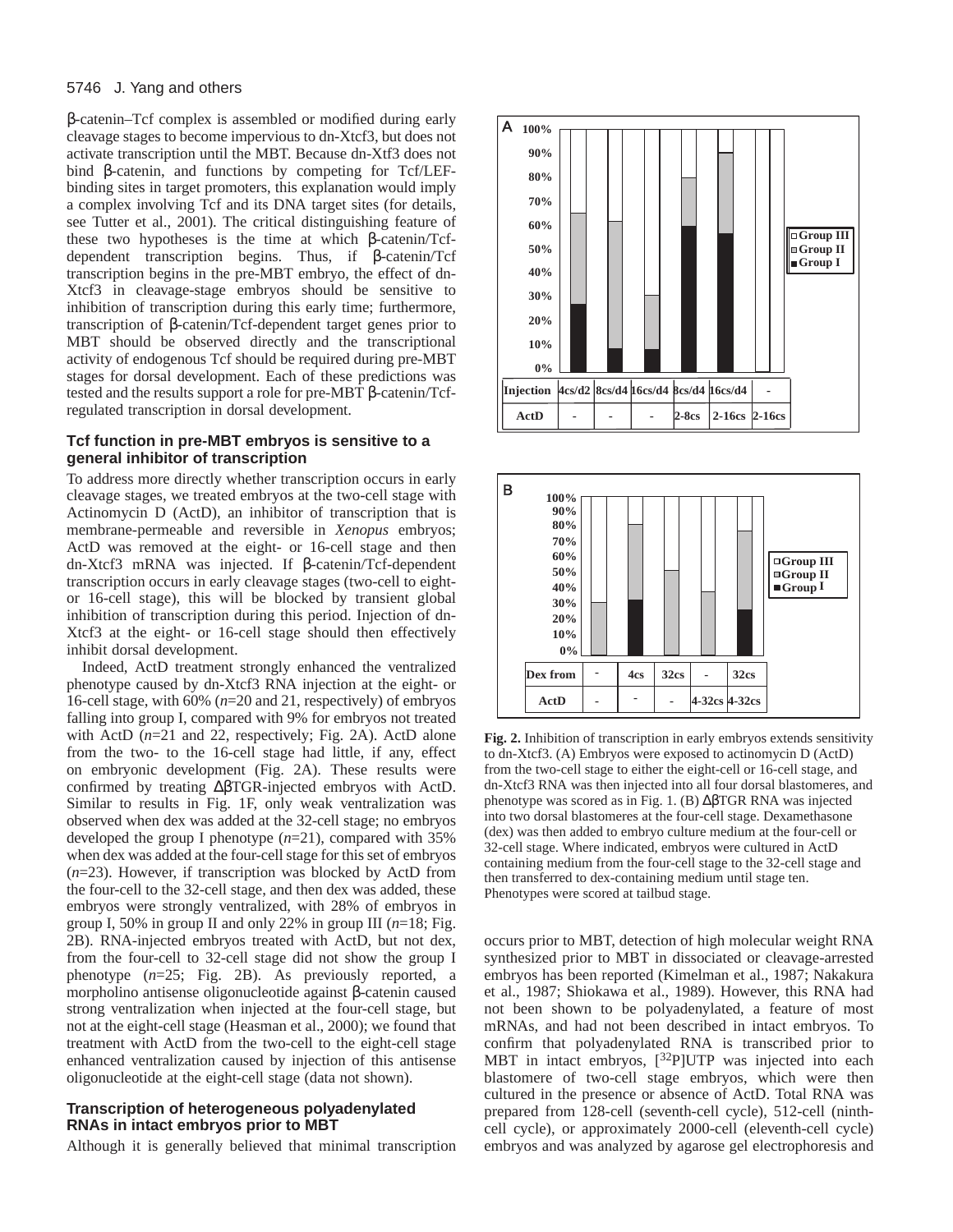**Fig. 3.** Polyadenylated RNA is transcribed prior to midblastula transition (MBT) in intact embryos. (A) Total RNA transcribed in early embryos was detected by injection of  $\alpha$ -[<sup>32</sup>P]UTP in two-cell embryos, which were then cultured with or without actinomycin D (ActD). RNA was prepared from various stages prior to MBT and analyzed by electrophoresis on an agarose gel, followed by autoradiography. The upper panel is an autoradiograph showing newly synthesized RNA and the lower panel shows ethidium bromide-stained ribosomal RNA from the same samples. (B) Newly synthesized polyadenylated RNA was purified by binding to oligo-dT cellulose followed by agarose gel electrophoresis and autoradiography. An equal amount of poly-A+ RNA from the 2000-cell sample was treated with RNaseA prior to loading (+RNase). Equal amounts of polyadenylated RNA were loaded in each lane, as judged by ethidium bromide staining (not shown).

autoradiography. Newly synthesized high molecular weight RNA was readily observed as early as the 512-cell stage (the ninth-cell cycle) and increased at early stage eight, prior to MBT (Fig. 3A). ActD reduced RNA synthesis at all stages. This newly transcribed RNA included a heterogeneous population of high molecular weight polyadenylated RNA, as determined by oligo-dT affinity chromatography followed by agarose gel electrophoresis (Fig. 3B). Furthermore, this polyadenylated material was sensitive to treatment with RNaseA. Although the identity of these  $[32P]$ -labeled species is unknown, (the discrete bands in Fig. 3B could represent mitochondrial mRNA), the incorporation of 32P-UTP into heterogeneous high molecular weight species that are blocked by an RNA polymerase inhibitor, bind to oligo-dT, and are degraded by RNaseA suggests that this material is newly synthesized mRNA. It is also possible that mRNA is synthesized prior to the 512-cell stage but falls below the level of detection by our methods.

## β**-Catenin and Tcf regulate the pre-MBT transcription of nodal genes Xnr5 and Xnr6 in dorsal blastomeres**

Several genes have been identified as targets of β-catenin/Tcf and are expressed at or soon after the MBT in *Xenopus*. These include *Siamois*, *Twin* and *nodal-related 1*, *2*, *3*, *5* and *6* (*Xnr1, 2*, *3*, *5* and *6*) (Brannon et al., 1997; Fan et al., 1998; Hyde and Old, 2000; Jones et al., 1995; Laurent et al., 1997; Lemaire et al., 1995; McKendry et al., 1997; Takahashi et al., 2000). We therefore re-examined the expression of these genes at stages prior to MBT by RT-PCR. Consistent with published work, *Xsia* (Fig. 4A), *Xnr2* and *Xnr3* (not shown) were not detectable (after 30 cycles of PCR) prior to stage 8.5; *Xnr1* was detectable at a low level in maternal RNA but did not change during pre-MBT stages (data not shown). Weak expression of *Twin* was observed at the 1000-cell stage, but not earlier, in some experiments (data not shown). However, using the same PCR conditions, we detected *Xnr5* and *Xnr6* transcription as early as the 256-cell stage, and their expression levels continued to increase during pre-MBT stages (Fig. 4A). To address whether



β-catenin/Tcf signaling is involved in the pre-MBT transcription of *Xnr5* and *Xnr6*, we either activated or inhibited β-catenin/Tcf signaling and then measured *Xnr5* and *Xnr6* mRNA levels as above. To increase β-catenin activity, mRNA encoding β-catenin was injected into two ventral blastomeres at the four-cell stage, or embryos were treated at the 32-cell stage with LiCl, which stabilizes β-catenin through inhibition of GSK-3β (Klein and Melton, 1996; Stambolic et al., 1996). To interfere with β-catenin/Tcf function, a morpholino antisense oligonucleotide against β-catenin (Heasman et al., 2000) or mRNA encoding dn-Xtcf3 (Molenaar et al., 1996) was injected into two dorsal blastomeres at the four-cell stage. Injected embryos were harvested at the 1000-cell stage (prior to MBT) and RT-PCR was performed. Expression of *Xnr5* and *Xnr6* was enhanced by ventral injection of β-catenin or exposure to LiCl (Fig. 4B, lanes 2 and 3; see also Fig. 4D, lane 6), and markedly reduced by dorsal injection of the β-catenin morpholino or dn-Xtcf3 (Fig. 4B, lanes 4 and 5). The regulation of *Xnr5* and *Xnr6* is because of new transcription, not changes in polyadenylation of the respective mRNAs, because RT-PCR results were similar with either oligo-dT primed or random primed cDNA (data not shown). Similar regulation by β-catenin/Tcf was detectable for *Xnr5* at the 500 cell stage and for *Xnr6* as early as the 256-cell stage (data not shown). Because pre-MBT *Xnr5* and *Xnr6* expression was blocked by injection of β-catenin antisense morpholino or dn-Xtcf3 mRNA specifically into dorsal blastomeres, this suggests that the pre-MBT transcription of these two targets is localized to the dorsal blastomeres; to confirm this, embryos at the 500 cell stage were dissected into dorsal and ventral halves and *Xnr5* and *Xnr6* mRNAs were detected in each half by RT-PCR. As shown in Fig. 4C, pre-MBT transcription of these two nodal genes is detected almost exclusively in dorsal blastomeres. These findings demonstrate directly and for the first time that β-catenin/Tcf activates dorsal-specific transcription during pre-MBT stages.

To test whether RNA polymerase inhibitors block pre-MBT transcription activated by β-catenin/Tcf, embryos were treated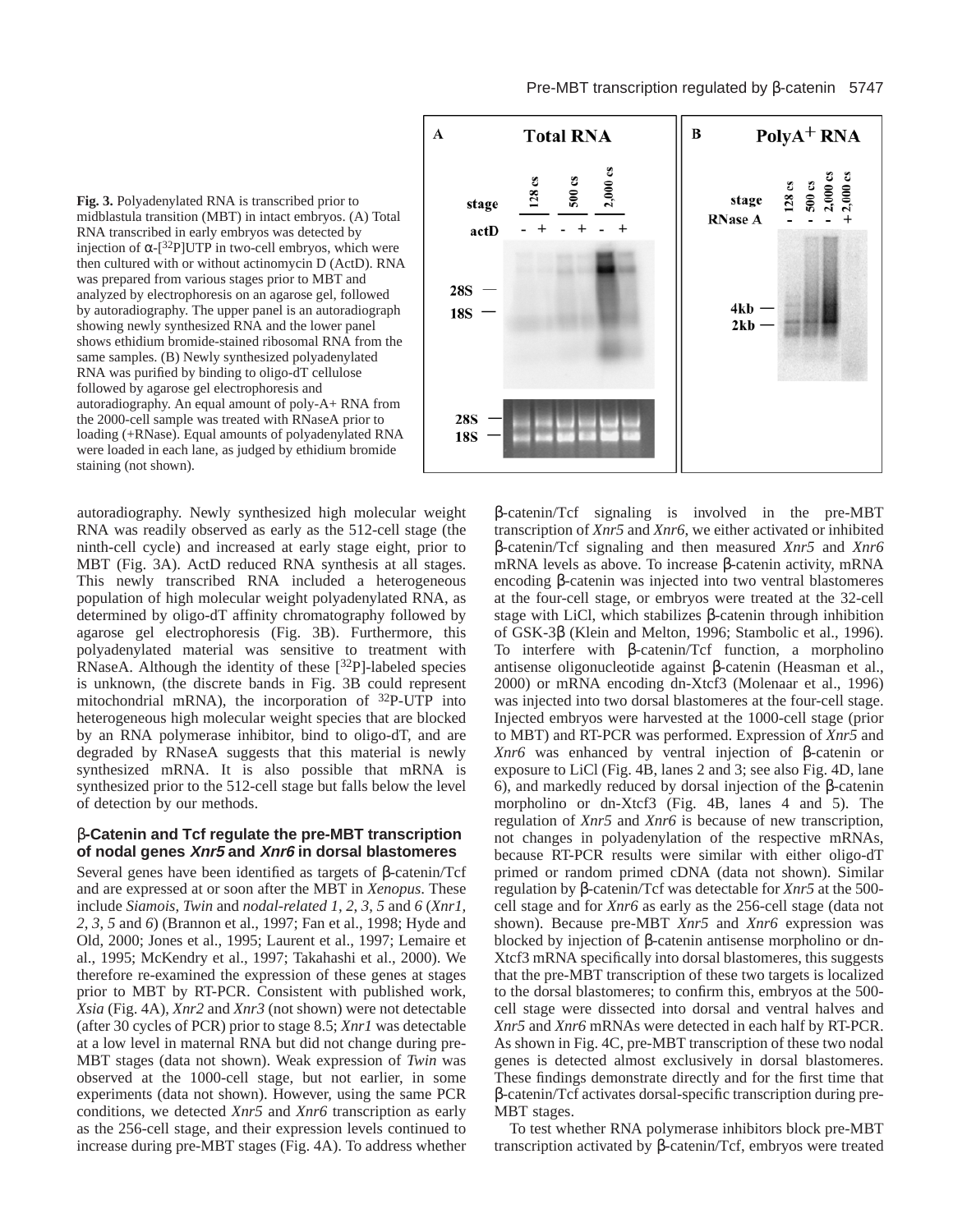**Fig. 4.** Pre-midblastula transition (MBT) transcription of *Xnr5* and *Xnr6* is regulated by β-catenin and Xtcf3 in dorsal blastomeres. (A) Zygotic expression of *Xnr5* and *Xnr6* is detectable by RT-PCR as early as the 256-cell stage whereas *siamois* expression begins at the 4000-cell stage. *Ornithine decarboxylase* (*ODC*)*,* a maternally expressed gene that does not increase significantly at MBT, was used as a loading control. 'No-RT' indicates control lacking reverse transcriptase. (B) Regulation of pre-MBT transcription by βcatenin: embryos were injected ventrally with β-catenin mRNA (500 pg), treated at the 32-cell stage with LiCl (0.3) M for 10 minutes), or injected dorsally with either dnXtcf3 mRNA (500 pg) or morpholino antisense oligonucleotide against β-catenin (10 ng). Embryos were harvested at the 1000-cell stage and analyzed by RT-PCR for *Xnr5* and *Xnr6* expression (*FGFR*: *FGF receptor* was a loading control). (C) Pre-MBT transcription of *Xnr5* and *Xnr6* is localized to dorsal blastomeres. Embryos were dissected into dorsal and ventral halves at the 500-cell stage, RNA was isolated from each half, and *Xnr5* and *Xnr6* expression was assessed by RT-PCR as in panels (A) and (B). Control whole embryo RNA is shown in lane 1. (D) RNA polymerase II-dependent pre-MBT transcription of *Xnr5* and *Xnr6*: embryos were treated with actinomycin D (ActD) from the two-cell stage, injected with the RNA polymerase II-specific inhibitors  $\alpha$ amanitin or 5,6-dichloro-1-β-D-ribofuranosylbenzimidazole (DRB) at the one-cell stage, or treated with LiCl as in (B). Embryos were harvested at the 1000-cell stage for analysis of *Xnr5* and *Xnr6* expression as above.

with ActD from the four-cell to the 1000-cell stage and harvested for analysis of *Xnr5* and *Xnr6* expression. ActD reduced the pre-MBT transcription of *Xnr5* and *Xnr6* (Fig. 4D, lane 4). Because ActD is a general inhibitor of transcription that functions by intercalating into doublestranded DNA, we also tested two specific inhibitors of RNA polymerase II, which function through mechanisms that are distinct from ActD. Thus, we tested 5,6-dichloro-1-β-Dribofuranosylbenzimidazole (DRB), which specifically inhibits transcription elongation by RNA polymerase II (Chodosh et al., 1989), and  $\alpha$ -amanitin, which binds and specifically inhibits RNA polymerase II at doses between 0.3  $\mu$ g ml<sup>-1</sup> and 1 µg ml−<sup>1</sup> in *Xenopus* embryos (Newport and Kirschner, 1982a). Embryos were injected with DRB or α-amanitin at the one-cell stage and harvested at the 1000-cell stage. Both DRB and  $\alpha$ -amanitin markedly reduced the pre-MBT transcription of *Xnr5* and *Xnr6*, although DRB showed a weaker activity in this assay (comparing Fig. 4D, lanes 2 to 3). As a positive control, LiCl increased the expression of *Xnr5* and *Xnr6* (Fig. 4D, lane 6; as in Fig. 4B). These observations, based on the effects of three distinct inhibitors of transcription, strongly support the conclusion that the early expression of *Xnr5* and *Xnr6* requires RNA polymerase II-dependent transcription prior to MBT.

## β**-Catenin-dependent transcription is required prior to MBT for dorsal development**

These observations show that β-catenin-dependent transcription occurs during pre-MBT stages. To test whether βcatenin-dependent transcription is specifically required prior to



MBT for dorsal development, we blocked β-catenin-dependent transcriptional activation, and then restored it at various stages prior to and after MBT. Embryos were ventralized by injection of mRNA encoding axin, a well-characterized inhibitor of βcatenin signaling that potently blocks dorsal development (Zeng et al., 1997), into both dorsal blastomeres at the fourcell stage. To restore Tcf activation, we used a hormoneinducible, activated form of Xtcf3 (TVGR), in which the β-catenin-binding site has been replaced with the VP16 transcription activation domain (Darken and Wilson, 2001). This construct was shown previously to induce dorsal axis duplication if activated at the four-cell stage, but not if activated in the gastrula stage, even though it is functional when activated at the gastrula stage (Darken and Wilson, 2001). TVGR mRNA was co-injected with axin, dex was added at various stages to restore β-catenin/Tcf-dependent transcription, and the phenotype of manipulated embryos was scored at the tadpole stage.

Activation of TVGR prior to MBT (at the four-cell or the 500-cell stage) rescues dorsal development in ventralized embryos (Fig. 5A) and also rescues pre-MBT transcription of *Xnr5* and *Xnr6* (Fig. 5C). However, activation of TVGR at MBT or later does not rescue dorsal development, even though TVGR is transcriptionally active when dex is added after MBT. Thus, 92% of axin-injected embryos were completely ventralized  $(n=36)$  and this did not change significantly when TVGR mRNA was co-injected (83% group I embryos, *n*=23). The addition of hormone at the four-cell stage significantly rescued the phenotype, with only 36% of embryos showing the group I phenotype (*n*=33). Similar results were obtained when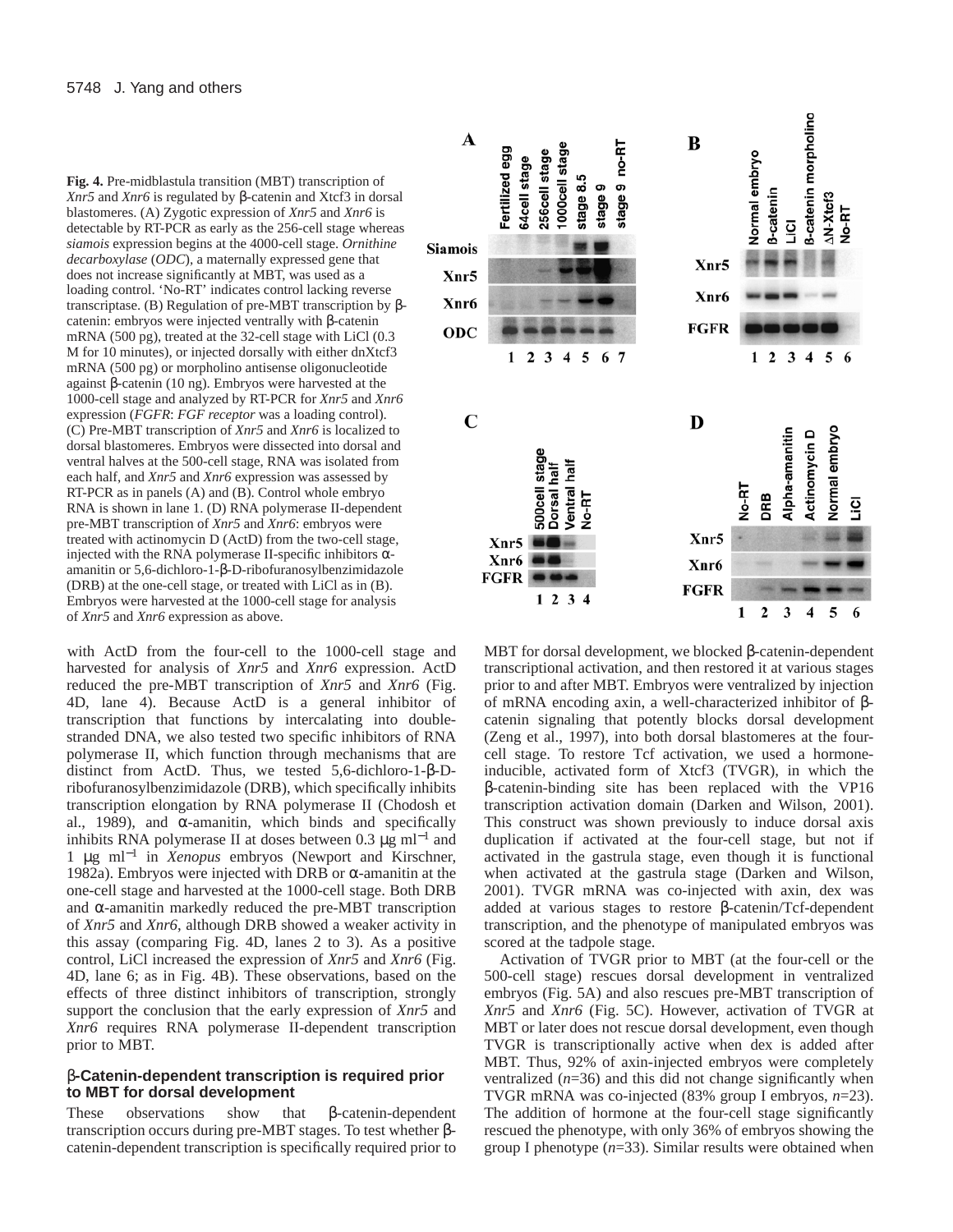

injected embryos were exposed to hormone at the 500-cell stage, with dorsal rescue in 58% of embryos (*n*=33). No rescue was observed when dex was added at MBT (*n*=40) or at late blastula (stage 9; *n*=41). To address the concern that activation of TVGR by dex might be too slow to induce dorsal gene expression when it is added at the onset of MBT or later, we used the Tcf/luciferase reporter construct described in Fig. 1E to measure the time required for TVGR to respond to dex. When dex was added at the onset of MBT, a robust increase in luciferase activity was observed within 90 minutes (Fig. 5B), indicating that TVGR-regulated transcription was induced well before this time point. Interestingly, when dex was added at the 128-cell stage, elevated reporter activity was also first detected 90 minutes after MBT, similar to addition of dex at MBT, indicating that this LEF promoter construct is not active prior to MBT, similar to most zygotic genes, and that pre-MBT activation of gene expression by β-catenin is highly promoterspecific. Thus, we conclude that the activation of TVGR by dex is a rapid response.

To confirm that TVGR can activate transcription during pre-MBT stages (Fig. 5C), *Xnr5* and *Xnr6* expression was

### Pre-MBT transcription regulated by β-catenin 5749

**Fig. 5.** Tcf-dependent transcription is required prior to midblastula transition (MBT) for dorsal development. (A) To antagonize βcatenin function and thereby block dorsal development, axin mRNA (2.5 ng) was injected into both dorsal blastomeres at the four-cell stage, as described (Zeng et al., 1997). To rescue dorsal development, hormone-inducible Xtcf3 (TVGR; 0.5 pg) was co-injected and Dexamethasone (dex) was then added at the four-cell, 500-cell stage, MBT (the 4000-cell stage), or late blastula (stage nine). Phenotypes were scored at tailbud stage. (B) Luciferase assays for embryos injected with Lef-fos (as in Fig. 1E) and TVGR (0.5 pg) into the animal pole at the two-cell stage. Injected embryos were cultured in normal medium (no dex), or dex was added at the 128-cell stage (dex, 128cs) or at MBT (dex, MBT). Embryos were harvested every 30 minutes after MBT and luciferase activity was measured. (C) Activation of Xtcf3 induces pre-MBT transcription in ventralized embryos: Axin mRNA was injected into dorsal blastomeres at the four-cell stage alone or with TVGR, as in (A). Injected embryos were cultured in normal medium (no Dex) or dex was added at the fourcell stage (Dex, 4cs). Embryos were harvested at the 1000-cell stage and analyzed for *Xnr5* and *Xnr6* expression. (EF1-α was the loading control). (D) Activation of Xtcf3 rescues expression of *Siamois* and *Xnr3* only if hormone is added before MBT, although activation after MBT can still rescue *Xnr6* transcription: injection and manipulation were performed as described in (A). Embryos were harvested at early gastrula stage (stage ten+) and analyzed by RT-PCR for *Siamois*, *Xnr3* and *Xnr6* expression (*EF1-*<sup>α</sup> was a loading control). Lane 1 represents uninjected gastrula-stage embryos.

measured in ventralized embryos at the 1000-cell stage. In axin-injected embryos, expression of *Xnr5* and *Xnr6* is markedly reduced, but their expression is rescued by activation of TVGR at the four-cell stage (Fig. 5C, compare lanes 2 and 4), confirming that TVGR can activate transcription prior to MBT. (Similarly, dn-Xtcf3 inhibits pre-MBT transcription of *Xnr5* and *Xnr6*, as described above.) Furthermore, although TVGR cannot rescue dorsal development when it is activated after MBT, and does not rescue expression of *Siamois* or *Xnr3*, it can still induce transcription of selected endogenous targets when it is activated after MBT, including *engrailed* (Darken and Wilson, 2001) and *Xnr6* (Fig. 5D), confirming that the construct is active after MBT. Because TVGR can activate transcription before and after MBT but rescues dorsal development only when activated before MBT, these findings strongly support the conclusion that β-catenin/Tcf-dependent transcription prior to MBT is required for dorsal development.

## **DISCUSSION**

Dorsal-ventral axis specification in amphibians is initiated in the first cell cycle by cortical rotation (Gerhart et al., 1989), which results in dorsal enrichment of β-catenin (Harland and Gerhart, 1997; Heasman, 1997; Larabell et al., 1997; Miller et al., 1999; Schneider et al., 1996). It is widely accepted that βcatenin, after 12 cell divisions, then activates dorsal-specific genes (such as *Siamois*, *Twin* and *Xnr3*) at MBT that specify the Spemann organizer and pattern the dorsal-ventral axis of the embryo (Harland and Gerhart, 1997; Heasman, 1997). Consistent with this, the promoters of these genes contain multiple Tcf-binding sites that mediate the activation by ectopic β-catenin. However, several lines of evidence suggest that β-catenin also functions prior to MBT. Thus, nuclear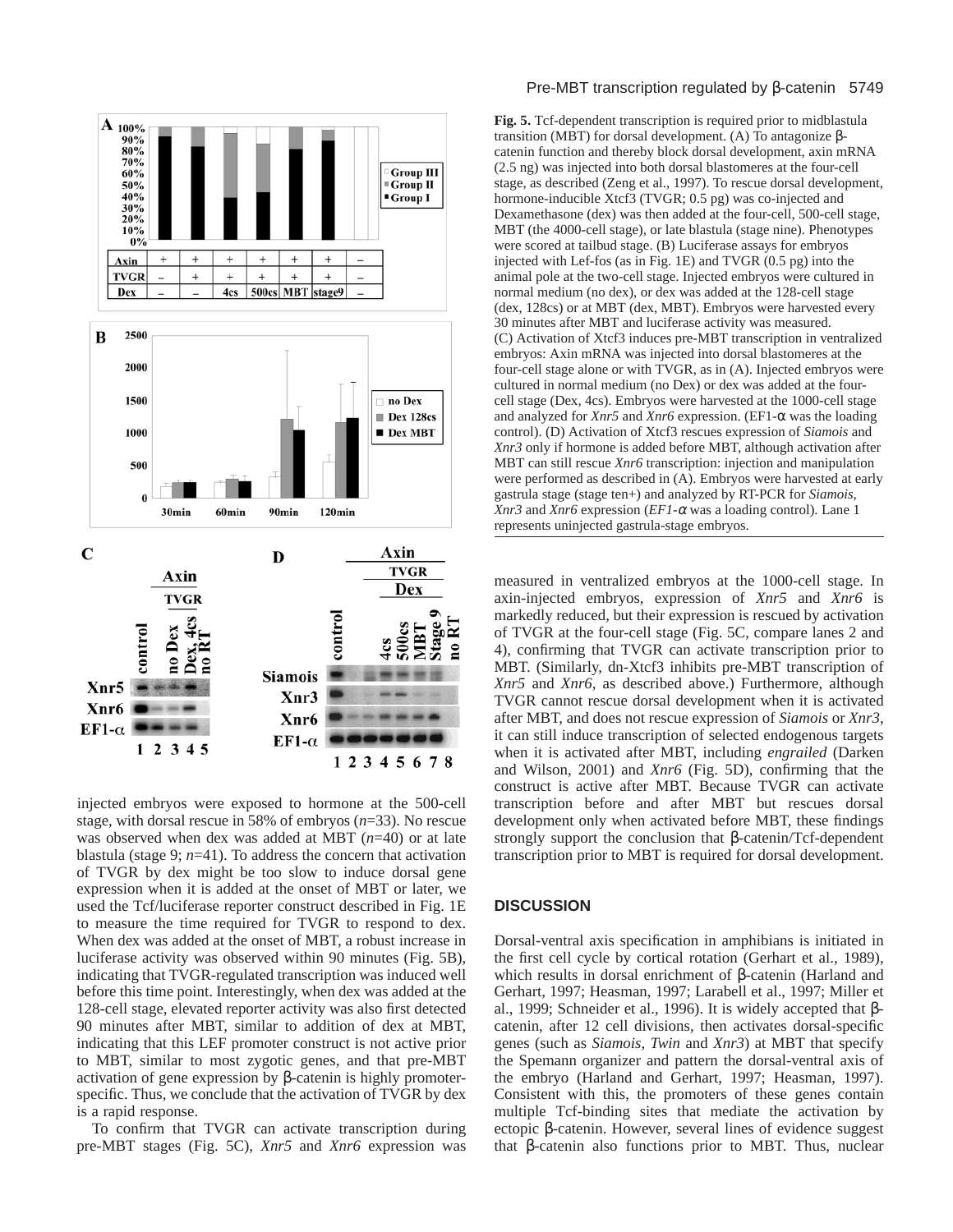translocation of β-catenin has been reported prior to MBT as early as the 16-cell stage (Larabell et al., 1997; Miller et al., 1999). Furthermore, lithium, an inhibitor of GSK-3β (Klein and Melton, 1996; Stambolic et al., 1996), that enhances nuclear accumulation of β-catenin (Larabell et al., 1997; Schneider et al., 1996), rescues ventralized embryos in a narrow temporal window prior to MBT (Fredieu et al., 1997; Hamilton et al., 2001; Kao et al., 1986; Yamaguchi and Shinagawa, 1989). In addition, a morpholino antisense oligonucleotide against β-catenin ventralizes embryos if injected at the four-cell stage, but not the eight-cell stage or later (Heasman et al., 2000). Finally, ectopic activation of canonical Wnt signaling induces a secondary dorsal axis only if activated prior to MBT (Christian and Moon, 1993; Darken and Wilson, 2001; Hamilton et al., 2001; Smith and Harland, 1991).

To explain these findings, we propose that the β-catenin–Tcf complex activates transcription essential for dorsal-ventral axis specification beginning in early cleavage stages of development. Once this transcription reaches a sufficient level during pre-MBT stages, dorsal development is no longer sensitive to loss of β-catenin or dn-Xtcf3 (Fig. 6A). This conclusion is supported by several observations presented here: (1) dn-Xtcf3 effectively blocks dorsal development only when present at the earliest cleavage stages (Fig. 1D,E), similar to the β-catenin morpholino results (Heasman et al., 2000). (2) Transient, global inhibition of transcription during early pre-MBT stages extends the period of sensitivity to loss of Tcf or β-catenin activity (Fig. 2, Fig. 6B). (3) β-catenin and Tcf induce pre-MBT transcription of specific target genes (Fig. 4). Interestingly, this pre-MBT transcription of *Xnr5* and *Xnr6* is localized to dorsal blastomeres. (4) Dorsal development is rescued only if Tcf-dependent transcription is restored during pre-MBT stages (Fig. 5, Fig. 6C). To our knowledge, this is the first characterization of a pathway that regulates pre-MBT transcription.

How dorsal genes such as *Siamois* are activated by β-catenin remains unclear. Our observations, as well as recently published work from other laboratories, raise the possibility that β-catenin signaling may activate post-MBT dorsal genes indirectly. Although the *Siamois* promoter contains three functional Tcf/Lef binding sites, a *Siamois* promoter construct lacking these sites (S24) is as active as the wild-type promoter in dorsal blastomeres (Brannon et al., 1997), suggesting that these Tcf binding sites are not required for the activation of *Siamois* in vivo. Furthermore, S24 activity is significantly higher than the wild-type *Siamois* promoter in ventral blastomeres, indicating these Tcf binding sites repress *Siamois* expression. Consistent with this view, depletion of maternal Xtcf3 results in ectopic expression of *Siamois* and *Xnr3* in ventral blastomeres, as well as dorsalization of embryos, suggesting Xtcf3 primarily functions as a repressor (Houston et al., 2002). Interaction between the β-catenin–Lef-1 complex and the TGF-β transducing proteins Smad3 and Smad4 has been reported to play a role in the regulation of *twin* expression (Labbe et al., 2000; Nishita et al., 2000). Whether pre-MBT expression of *Xnr5* and *Xn6* promotes this interaction, or whether Smad–LEF interactions also regulate *Siamois* transcription is not currently known. Thus, it will be interesting to analyze how β-catenin activates *Siamois* expression.

An alternative explanation for the loss of sensitivity to  $\beta$ -



**Fig. 6.** Pre-midblastula transition (MBT) β-catenin/Xtcf3-dependent transcription in the regulation of dorsal development. (A) In this model, β-catenin/Xtcf-dependent transcription begins in early cleavage stages and continues throughout pre-MBT stages (blue line). Once transcription of these pre-MBT target genes reaches a critical level (horizontal dashed line), dorsal development at post-MBT stages can proceed. If β-catenin or Xtcf function is inhibited early (inh, red arrow) and inhibition is maintained throughout pre-MBT stages, dorsal development is blocked. However, if introduction of the inhibitor is delayed (inh, green arrow), then sufficient βcatenin/Xtcf-dependent transcription occurs to allow dorsal development. (B) Transient inhibition of transcription with actinomycin D (ActD) until the 32-cell stage does not disrupt dorsal development because the inhibitor is reversible and thus pre-MBT transcription resumes when ActD is removed. However, if ActD is followed directly by specific inhibition of β-catenin/Xtcf function at the 32-cell stage (inh, red arrow). at 32-cell), then dorsal development is blocked. (C) If Xtcf function is restored at the 500 cell stage (TVGR at 500 cell), then β-catenin/Xtcf-dependent transcription resumes and reaches the threshold required for dorsal development. Thus, Xtcf function at any time during pre-MBT stages appears to be sufficient for dorsal development. TVGR can also be activated post-MBT but does not rescue dorsal development under these conditions, indicating that β-catenin/Xtcf activity is required prior to MBT for dorsal development.

catenin depletion or dn-Xtcf3 by the 16-cell stage is that βcatenin and Tcf form a stable complex (for details, see Tutter et al., 2001) or are otherwise modified in early cleavage stages, but this complex does not activate transcription until MBT. However, we demonstrate directly that β-catenin/Tcfdependent transcription begins long before MBT. Thus,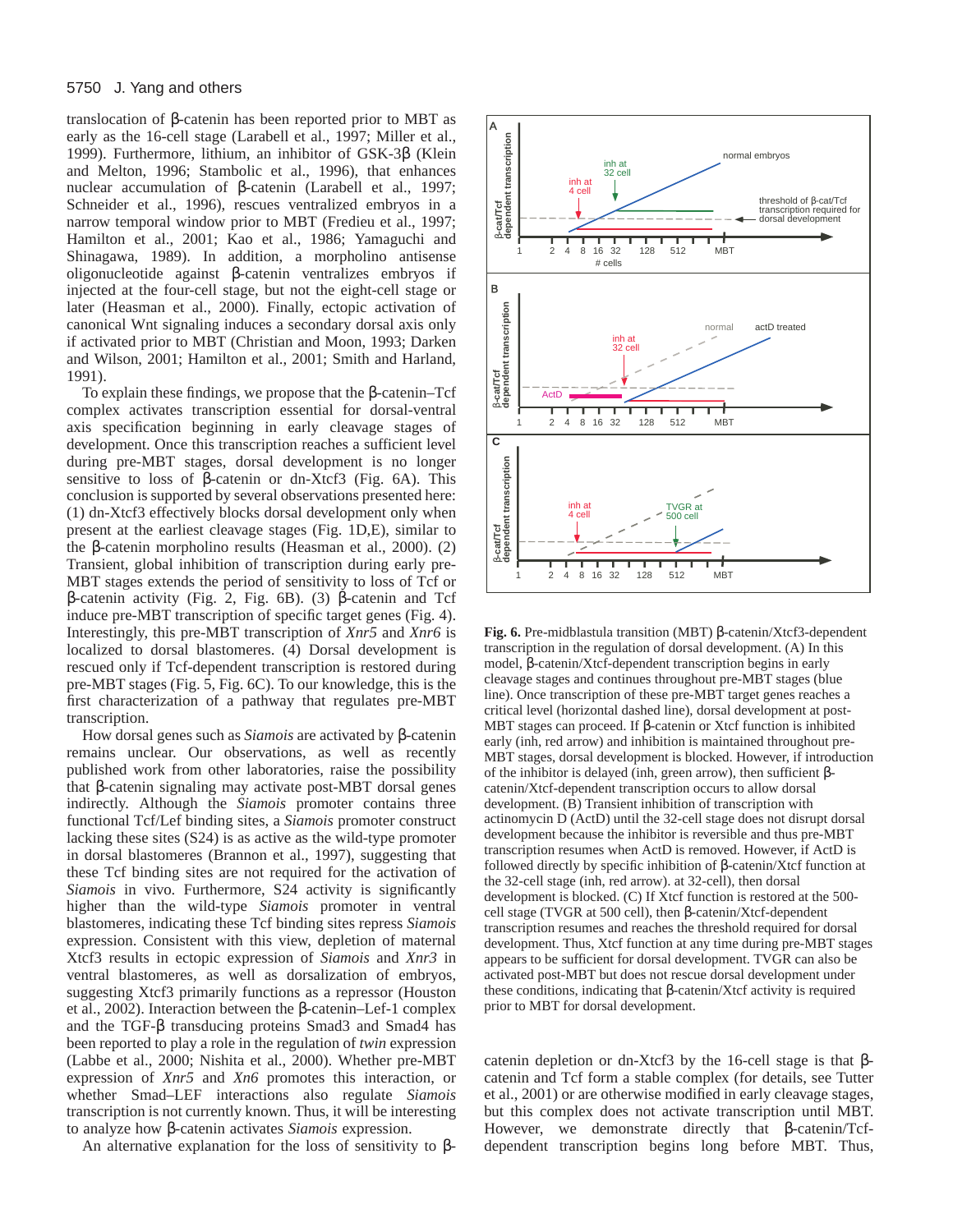although β-catenin and Tcf complexes that form during pre-MBT stages may function in post-MBT stages, these complexes are clearly also functional before MBT. Furthermore, the transcriptional activity of Tcf is required prior to MBT in order to rescue dorsal development in ventralized embryos, as activation at the onset of MBT or later fails to rescue.

The midblastula transition, which is observed in diverse metazoan organisms, marks a fundamental change in embryonic cells that includes the beginning of large-scale zygotic transcription, slowing and loss of synchrony in the cell cycle, and an increase in cell motility (Newport and Kirschner, 1982a). The mechanism by which transcription is repressed prior to MBT has not been fully defined; however, the transcriptional machinery is clearly present prior to MBT, as pre-MBT *Xenopus* extracts contain active transcription factors and exogenous genes can be transcribed transiently prior to MBT (Newport and Kirschner, 1982b; Prioleau et al., 1994). Newport and Kirschner also showed that injection of plasmid DNA (pBR322) causes precocious transcription of endogenous genes, indicating that endogenous genes can be transcribed if an inhibitor(s) is titrated out by increased DNA. In addition, a plasmid containing the *c-myc* gene is transiently transcribed in pre-MBT embryos when the plasmid is pre-incubated with TATA binding protein (TBP) (Prioleau et al., 1994). These observations have led to the proposal that the repression of transcription in pre-MBT embryos is closely associated with assembly into chromatin (Newport and Kirschner, 1982b; Prioleau et al., 1994; Stancheva et al., 2002).

However, low-level pre-MBT transcription has been reported in *Xenopus* and *Drosophila* (Edgar and Schubiger, 1986; Nakakura et al., 1987; Shiokawa et al., 1989; Yasuda and Schubiger, 1992). For the most part, the importance of this early transcription has not been established; however, *engrailed* RNA begins to accumulate well before MBT in *Drosophila* and, most interestingly, loss of zygotic *engrailed* expression leads to loss of mitotic synchrony as early as the sixth cell cycle (Karr et al., 1989). These findings clearly indicate that pre-MBT transcription is also required for normal development of *Drosophila*, and is likely to be required for the development of diverse organisms.

On closer inspection, several *Xenopus* genes proposed to function in dorsal-ventral patterning show an apparent increase in expression during pre-MBT stages; in addition to *Xnr5* and *Xnr6*, these include *Msx1* (Suzuki et al., 1997) and *RGS4* (Wu et al., 2000). It is not clear why these genes are transcribed during pre-MBT stages when most zygotic genes are repressed. Pre-MBT transcription appears to be highly context-specific, as both β-catenin and VegT are required for the expression of *Xnr5* and *Xnr6* (Takahashi et al., 2000), yet not all β-catenin and VegT targets are transcribed before MBT begins; one possibility is that specific cis-elements in the promoters of pre-MBT genes recruit chromatin remodeling complexes that allow pre-MBT genes to escape the global inactivation of the genome during pre-MBT stages. Future work will include the identification of other zygotic genes transcribed prior to MBT, exploration of the mechanism that allows these genes to escape pre-MBT transcriptional repression, and characterization of the roles of pre-MBT transcription during development.

and providing many helpful comments, and thank Tom Kadesch, Janet Heasman, Chris Wylie, Matt Deardorff, Chris Phiel and Steve DiNardo for helpful discussions. We also thank Makoto Asashima, Rudolph Grosschedl, Barry Gumbiner and Alin Vonica for plasmids, and Janet Heasman for β-catenin morpholino oligos. P. S. K. is supported by the Howard Hughes Medical Institute.

# **REFERENCES**

- **Brannon, M., Gomperts, M., Sumoy, L., Moon, R. T. and Kimelman, D.** (1997). A beta-catenin/XTcf-3 complex binds to the *siamois* promoter to regulate dorsal axis specification in *Xenopus*. *Genes Dev.* **11**, 2359-2370.
- **Chodosh, L. A., Fire, A., Samuels, M. and Sharp, P. A.** (1989). 5,6- Dichloro-1-beta-D-ribofuranosylbenzimidazole inhibits transcription elongation by RNA polymerase II in vitro. *J. Biol. Chem.* **264**, 2250-2257.
- **Christian, J. L. and Moon, R. T.** (1993). Interactions between Xwnt-8 and Spemann organizer signaling pathways generate dorsoventral pattern in the embryonic mesoderm of *Xenopus*. *Genes Dev.* **7**, 13-28.
- **Darken, R. S. and Wilson, P. A.** (2001). Axis induction by wnt signaling: target promoter responsiveness regulates competence. *Dev. Biol.* **234**, 42-54.
- **Deardorff, M. A., Tan, C., Conrad, L. J. and Klein, P. S.** (1998). Frizzled-8 is expressed in the Spemann organizer and plays a role in early morphogenesis. *Development* **125**, 2687-2700.
- **Edgar, B. A. and Schubiger, G.** (1986). Parameters controlling transcriptional activation during early *Drosophila* development. *Cell* **44**, 871-877.
- **Fan, M. J., Gruning, W., Walz, G. and Sokol, S. Y.** (1998). Wnt signaling and transcriptional control of *Siamois* in *Xenopus* embryos. *Proc. Natl. Acad. Sci. USA* **95**, 5626-5631.
- **Fredieu, J. R., Cui, Y., Maier, D., Danilchik, M. V. and Christian, J. L.** (1997). Xwnt-8 and lithium can act upon either dorsal mesodermal or neurectodermal cells to cause a loss of forebrain in *Xenopus* embryos. *Dev. Biol.* **186**, 100-114.
- **Gerhart, J., Danilchik, M., Doniach, T., Roberts, S., Rowning, B. and Stewart, R.** (1989). Cortical rotation of the *Xenopus* egg: consequences for the anteroposterior pattern of embryonic dorsal development. *Development* **107 (Suppl.)**, 37-51.
- **Hamilton, F. S., Wheeler, G. N. and Hoppler, S.** (2001). Difference in XTcf-3 dependency accounts for change in response to beta-catenin-mediated Wnt signalling in *Xenopus* blastula. *Development* **128**, 2063-2073.
- Harland, R. and Gerhart, J. (1997). Formation and function of Spemann's organizer. *Annu. Rev. Cell Dev. Biol.* **13**, 611-667.
- **Heasman, J., Crawford, A., Goldstone, K., Garner-Hamrick, P., Gumbiner, B., McCrea, P., Kintner, C., Noro, C. Y. and Wylie, C.** (1994). Overexpression of cadherins and underexpression of beta-catenin inhibit dorsal mesoderm induction in early *Xenopus* embryos. *Cell* **79**, 791-803.
- **Heasman, J.** (1997). Patterning the *Xenopus* blastula. *Development* **124**, 4179- 4191.
- **Heasman, J., Kofron, M. and Wylie, C.** (2000). β-catenin signaling activity dissected in the early *Xenopus* embryo: a novel antisense approach. *Dev. Biol.* **222**, 124-134.
- **Houston, D. W., Kofron, M., Resnik, E., Langland, R., Destree, O., Wylie, C. and Heasman, J.** (2002). Repression of organizer genes in dorsal and ventral *Xenopus* cells mediated by maternal XTcf3. *Development* **129**, 4015- 4025.
- **Hsu, S. C., Galceran, J. and Grosschedl, R.** (1998). Modulation of transcriptional regulation by LEF-1 in response to Wnt-1 signaling and association with beta-catenin. *Mol. Cell. Biol.* **18**, 4807-4818.
- **Huelsken, J., Vogel, R., Brinkmann, V., Erdmann, B., Birchmeier, C. and Birchmeier, W.** (2000). Requirement for beta-catenin in anterior-posterior axis formation in mice. *J. Cell Biol.* **148**, 567-578.
- **Hyde, C. E. and Old, R. W.** (2000). Regulation of the early expression of the *Xenopus* nodal-related 1 gene, *Xnr1*. *Development* **127**, 1221-1229.
- **Jones, C. M., Kuehn, M. R., Hogan, B. L., Smith, J. C. and Wright, C. V.** (1995). Nodal-related signals induce axial mesoderm and dorsalize mesoderm during gastrulation. *Development* **121**, 3651-3662.
- **Kao, K. R., Masui, Y. and Elinson, R. P.** (1986). Lithium-induced respecification of pattern in *Xenopus laevis* embryos. *Nature* **322**, 371-373.
- **Kao, K. R. and Elinson, R. P.** (1988). The entire mesodermal mantle behaves as Spemann's organizer in dorsoanterior enhanced *Xenopus laevis* embryos. *Dev. Biol.* **127**, 64-77.
- **Karr, T. L., Weir, M. P., Ali, Z. and Kornberg, T.** (1989). Patterns of engrailed protein in early *Drosophila* embryos. *Development* **105**, 605-612.